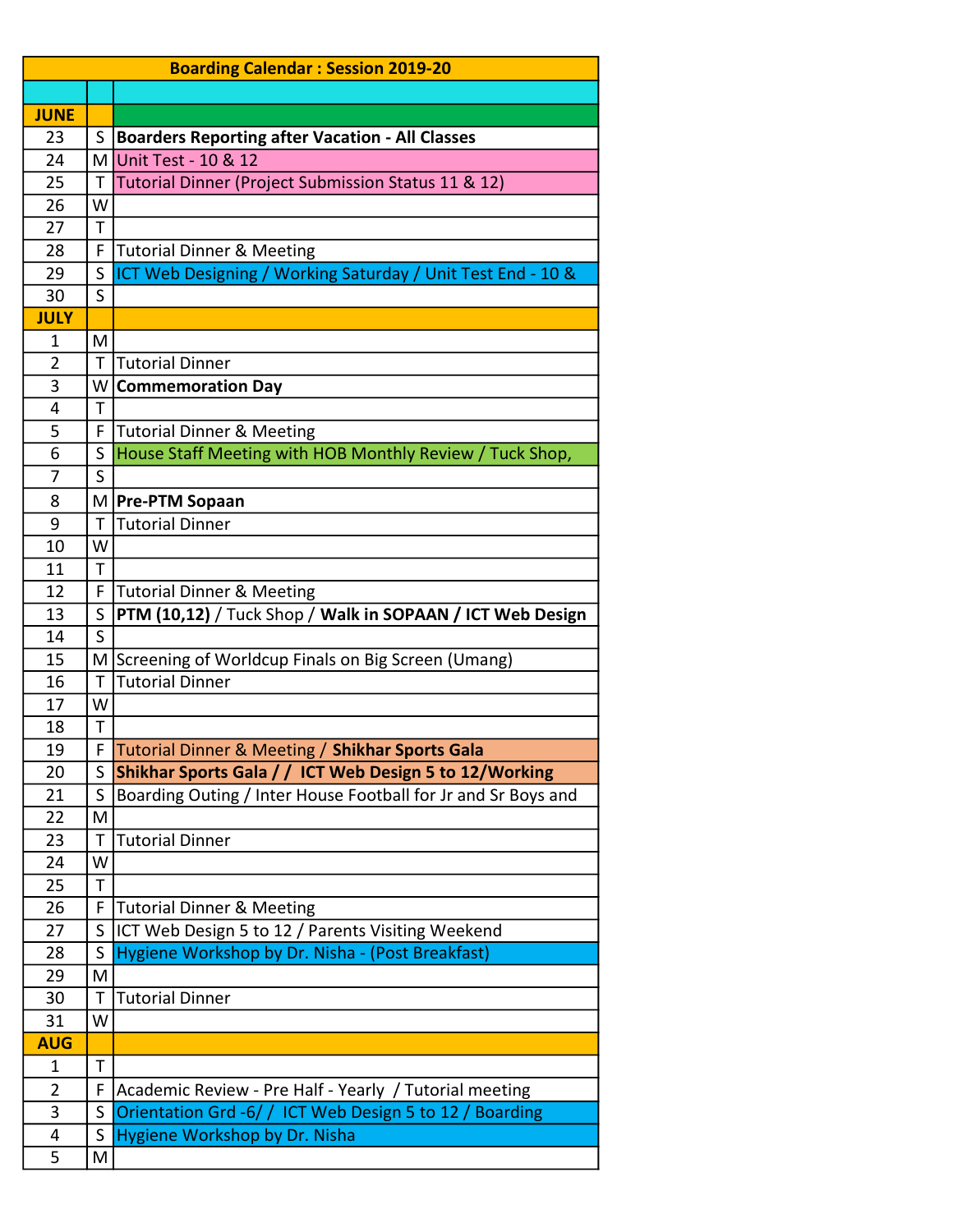| 6           | Τ                       | Tutorial Dinner                                                                                                           |
|-------------|-------------------------|---------------------------------------------------------------------------------------------------------------------------|
| 7           |                         | W HY EXAM START $(6-12)$                                                                                                  |
| 8           | T                       |                                                                                                                           |
| 9           | F                       | Tutorial Dinner/ Preparation of Tutorial Report by all Tutors                                                             |
| 10          | S                       | House Staff Meeting with HSM / Tuck Shop                                                                                  |
| 11          | S                       |                                                                                                                           |
| 12          | M H                     | <b>EID</b>                                                                                                                |
| 13          | T                       | <b>Tutorial Dinner</b>                                                                                                    |
| 14          | W                       |                                                                                                                           |
| 15          |                         | T Independence Day Celebration                                                                                            |
| 16          | F                       | <b>Tutorial Dinner &amp; Meeting</b>                                                                                      |
| 17          | S                       | <b>Tuck Shop</b>                                                                                                          |
| 18          | $\overline{\mathsf{S}}$ |                                                                                                                           |
| 19          | M                       |                                                                                                                           |
| 20          | T.                      | <b>Tutorial Dinner</b>                                                                                                    |
| 21          | W                       |                                                                                                                           |
| 22          | T.                      |                                                                                                                           |
| 23          | F                       | Tutorial Dinner / HY EXAM (6-12) Ends / Boarding Outing                                                                   |
| 24          | S                       | <b>Holiday Janmaastami - Visit to Temple</b>                                                                              |
| 25          | S                       |                                                                                                                           |
| 26          |                         | M IC3 - University Fair                                                                                                   |
| 27          | T                       | <b>Tutorial Dinner</b>                                                                                                    |
| 28          | W                       |                                                                                                                           |
| 29          | $\mathsf{T}$            |                                                                                                                           |
| 30          | F                       |                                                                                                                           |
|             |                         | <b>Tutorial Dinner &amp; Meeting</b>                                                                                      |
| 31          | S                       | ICT Web Design - 5 to 9 and 11 / PTM Gr 5/Working Saturday                                                                |
| <b>SEPT</b> |                         |                                                                                                                           |
| 1           | S                       | <b>Basketball Inter-House Competition</b>                                                                                 |
| 2           | M                       |                                                                                                                           |
| 3           | Τ                       | <b>Tutorial Dinner</b>                                                                                                    |
| 4           | W                       |                                                                                                                           |
| 5           | T.                      | <b>Exeat for Boarders after School</b>                                                                                    |
| 6           | F                       |                                                                                                                           |
| 7           | S.                      | <b>RS Regional Sr. Conf.</b>                                                                                              |
| 8           | $S_{-}$                 | <b>RS Regional Sr. Conf.</b>                                                                                              |
| 9           |                         | M RS Regional Sr. Conf.                                                                                                   |
| 10          | Τ                       | <b>Boarders Report after 3 pm</b>                                                                                         |
| 11          | W                       |                                                                                                                           |
| 12          | T                       |                                                                                                                           |
| 13          | F                       | <b>Tutorial Dinner &amp; Meeting</b>                                                                                      |
| 14          | S.                      | House Staff Meeting with HOB / Tuck Shop / ICT Web Design 6                                                               |
| 15          | $\mathsf{S}$            |                                                                                                                           |
| 16          | M                       |                                                                                                                           |
| 17          | T                       | <b>Tutorial Dinner</b>                                                                                                    |
| 18          | W                       |                                                                                                                           |
| 19          | $\mathsf T$             |                                                                                                                           |
| 20          | F                       | <b>Tutorial Dinner &amp; Meeting</b>                                                                                      |
| 21<br>22    | S<br>S                  | <b>PTM 6, 9, 11</b> / Academic Review with Students / Tuck Shop<br>Shikhar & Sopaan Public Speaking Comp. after Breakfast |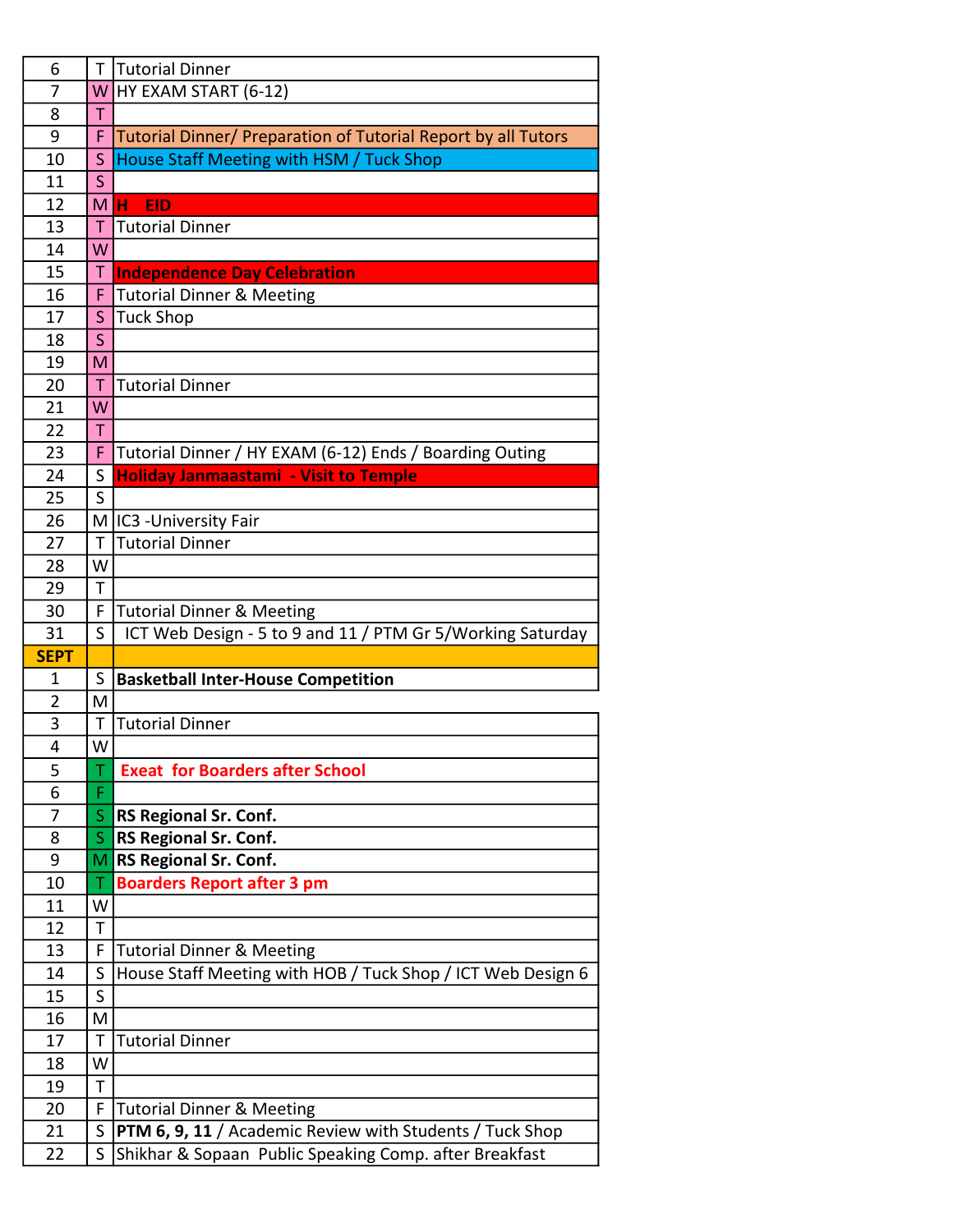| 23             | M |                                                        |
|----------------|---|--------------------------------------------------------|
| 24             | T | <b>Tutorial Dinner</b>                                 |
| 25             | W |                                                        |
| 26             | T |                                                        |
| 27             | F | <b>Tutorial Dinner &amp; Meeting</b>                   |
| 28             | S | PTM 7,8,10, 12                                         |
| 29             | S |                                                        |
| 30             | M |                                                        |
| <b>OCT</b>     |   |                                                        |
| 1              | Т | <b>Tutorial Dinner</b>                                 |
| $\overline{2}$ | W | <b>H Gandhi Jayanti</b>                                |
| 3              | Τ |                                                        |
| 4              | F | PRANGAN FORM MORNING / No Exeat for Boarders           |
| 5              | S | Tuck Shop / PRANGAN FORM MORNING                       |
| 6              | S |                                                        |
| 7              | M |                                                        |
| 8              | Τ |                                                        |
| 9              | W |                                                        |
| 10             | T |                                                        |
| 11             | F | <b>Tutorial Dinner &amp; Meeting</b>                   |
| 12             | S | House Staff Meeting with HOB / Tuck Shop/ ICT Web D 6- |
| 13             | S |                                                        |
| 14             | M |                                                        |
| 15             | T | <b>Tutorial Dinner</b>                                 |
| 16             | W |                                                        |
| 17             | T |                                                        |
| 18             | F | <b>Tutorial Dinner &amp; Meeting</b>                   |
| 19             | S | House Staff Meeting with HOB/Tuck Shop/ALUMINI Cricket |
| 20             | S |                                                        |
| 21             | M |                                                        |
| 22             |   | T Tutorial Dinner                                      |
| 23             |   | W Boarding PTM / After School Diwali Exeat             |
| 24             | T | <b>H</b> Diwali                                        |
| 25             | F | <b>H Diwali</b>                                        |
| 26             | S | <b>H</b> Diwali                                        |
| 27             | S | <b>H</b> Diwali                                        |
| 28             |   | M H Diwali                                             |
| 29             | T | <b>H</b> Diwali                                        |
| 30             |   | W H Diwali / Reporting after Diwali                    |
| 31             | T |                                                        |
| <b>NOV</b>     |   |                                                        |
| 1              | F | <b>Tutorial Dinner &amp; Meeting</b>                   |
| $\overline{2}$ | S | Grade 8 ICSE & 10 ISC Orientation / Tuck Shop          |
| 3              | S |                                                        |
| 4              | M |                                                        |
| 5              | T | <b>Tutorial Dinner</b>                                 |
| 6              | W |                                                        |
| 7              | Τ |                                                        |
| 8              | F | <b>Tutorial Dinner &amp; Meeting</b>                   |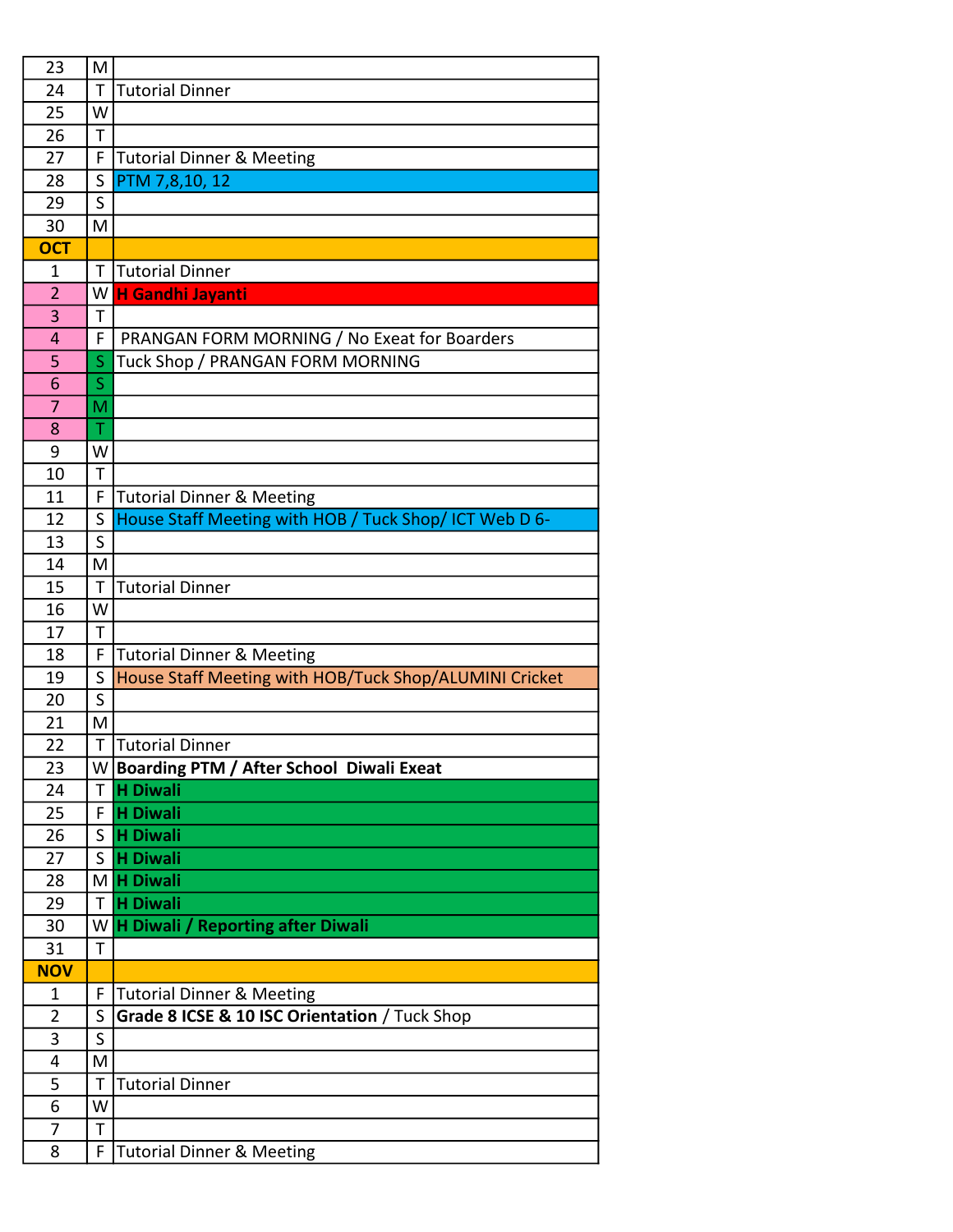| 9              | S  | <b>Boarding Communication Skill Competition after</b>       |
|----------------|----|-------------------------------------------------------------|
| 10             | S  | <b>Tutorial Outing</b>                                      |
| 11             | M  |                                                             |
| 12             | Τ  | Guru Nanak Jayanti - Gurudwara Visit                        |
| 13             | W  |                                                             |
| 14             | T  |                                                             |
| 15             | F  | <b>Tutorial Dinner &amp; Meeting</b>                        |
| 16             | S  | House Staff Meeting with HOB / Tuck Shop / ICT Web Design   |
| 17             | S  |                                                             |
| 18             | M  |                                                             |
| 19             | T  | <b>Tutorial Dinner</b>                                      |
| 20             | W  |                                                             |
| 21             | T  |                                                             |
| 22             | F  | <b>Founder's Day</b>                                        |
| 23             | S. | <b>Founder's Day / Night Out with Parents</b>               |
| 24             | S  | Reporting after Outing with Parents                         |
| 25             | M  |                                                             |
| 26             | T  | Tutorial Dinner / Trials Start (10,12)                      |
| 27             | W  |                                                             |
| 28             | T  |                                                             |
| 29             | F  | Tutorial Dinner & Meeting / Trials (10,12)                  |
| 30             | S  | House Staff meeting with HOB / Tuck Shop / W. Saturday      |
| <b>DEC</b>     |    |                                                             |
| 1              | S  |                                                             |
| $\overline{2}$ | M  |                                                             |
| 3              | Τ  | Tutorial Dinner / Movie at UMANG                            |
| 4              | W  |                                                             |
| 5              | T  |                                                             |
| 6              | F  | <b>Tutorial Dinner &amp; Meeting</b>                        |
| 7              | S  | House Staff Meeting with HOB / Tuck Shop / W. Saturday      |
| 8              | S  |                                                             |
| 9              | M  |                                                             |
| 10             | Τ  | Tutorial Dinner / Trials (10,12) Ends / Boarding Outing     |
| 11             | W  |                                                             |
| 12             | T  |                                                             |
| 13             | F  | <b>Tutorial Dinner &amp; Meeting</b>                        |
| 14             | S  |                                                             |
| 15             | S  |                                                             |
| 16             | M  |                                                             |
| 17             | Τ  | <b>Tutorial Dinner</b>                                      |
| 18             | W  |                                                             |
| 19             | T  |                                                             |
| 20             | F  | Tutorial Dinner & Meeting / Academic Review with Tutors at  |
| 21             | S  | <b>ALUMNI Meet / Working Saturday</b>                       |
| 22             | S  |                                                             |
| 23             |    | M Farewell to Grd 12 by Grd. 11                             |
|                |    | Graduation Ceremony / Boarding PTM / Exeat for Class 4 to 9 |
| 24             |    | $T$ 8.11                                                    |
| 25             |    | W H Christmas                                               |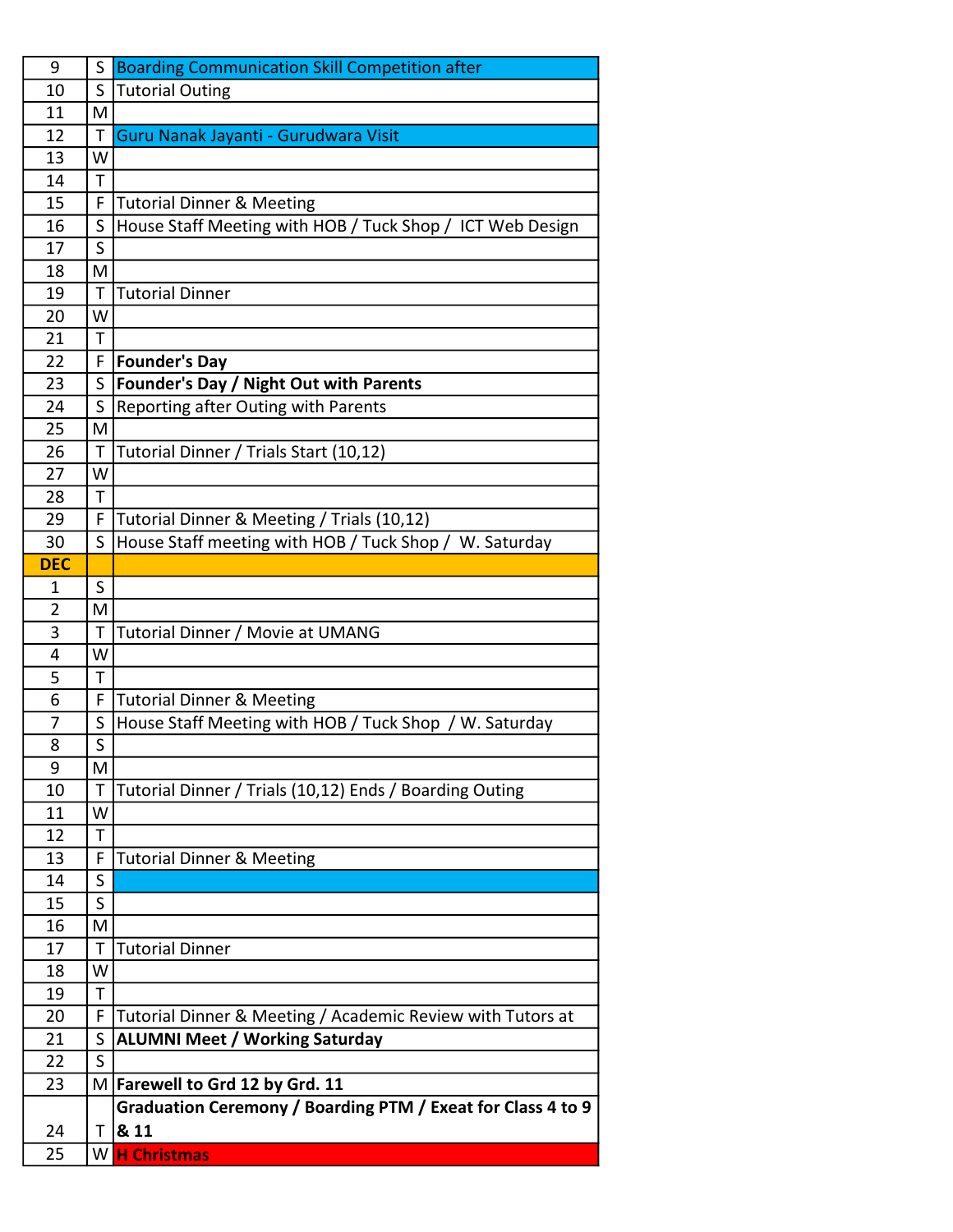| 26             |                         | T H Winter / Class 10 & 12 Workshops                             |
|----------------|-------------------------|------------------------------------------------------------------|
| 27             | F.                      | H Winter / Class 10 & 12 Workshops                               |
| 28             |                         | S H Winter / Class 10 & 12 Workshops                             |
| 29             | $\mathsf{S}$            | H Winter / Class 10 & 12 Workshops                               |
| 30             |                         | M H Winter / Class 10 & 12 Workshops                             |
| 31             |                         | T H Winter / Class 10 & 12 Workshops                             |
| <b>JAN</b>     |                         |                                                                  |
| $\mathbf 1$    |                         | W H Winter / Class 10 & 12 Workshops                             |
| $\overline{2}$ |                         | T H / Reporting after Winter Vacation                            |
| 3              |                         | F Tutorial Dinner & Meeting / Pre Board (9 & 11) Begin           |
| 4              |                         | S  HSM meeting with HOB / Tuck Shop / Pre Board (10&12) Begin    |
| 5              | $\mathsf{S}$            |                                                                  |
| 6              |                         | $M$  Pre Board (9-12)                                            |
| $\overline{7}$ |                         | T Tutorial Dinner / Pre Board (9-12)                             |
| 8              |                         | $W$ Pre Board (9-12)                                             |
| 9              |                         | $T$   Pre Board (9-12)                                           |
| 10             |                         | F Tutorial Dinner & Meeting / Pre Board (9-12)                   |
| 11             | S.                      | $\vert$ PTM 6,7,8 / Tuck Shop / Pre Board (9-12)                 |
| 12             | S                       |                                                                  |
| 13             |                         | $M$  Pre Board (9-12)                                            |
| 14             |                         | T Tutorial Dinner / Pre Board (9-12)                             |
| 15             |                         | $W$ Pre Board (9-12)                                             |
| 16             |                         | $T$  Pre Board (9-12)                                            |
| 17             |                         | F Tutorial Dinner & Meeting / Pre Board (9 & 11) Ends            |
| 18             |                         | S   House Staff meeting with HOB / Tuck Shop / Pre Board (10,12) |
| 19             | $\mathsf{S}$            | <b>Boarding Outing</b>                                           |
| 20             | M                       |                                                                  |
| 21             |                         | T Tutorial Dinner                                                |
| 22             | W                       |                                                                  |
| 23<br>24       | T                       | F Tutorial Dinner & Meeting                                      |
| 25             | S                       | PTM 9,11 / Tuck Shop / Alumni Cricket Match / Academic           |
| 26             | S                       | <b>H Republic Day</b>                                            |
| 27             | M                       |                                                                  |
| 28             | T                       | <b>Tutorial Dinner</b>                                           |
| 29             |                         | W Final Briefing Class 12                                        |
| 30             | T                       |                                                                  |
| 31             | F                       | <b>Tutorial Dinner &amp; Meeting</b>                             |
| <b>FEB</b>     |                         |                                                                  |
| 1              | S                       | Final Briefing Class 10 / Tuck Shop / W. Saturday                |
| 2              | S                       |                                                                  |
| 3              | M                       |                                                                  |
| 4              | Т                       | <b>Tutorial Dinner</b>                                           |
| 5              | W                       |                                                                  |
| 6              | T                       |                                                                  |
| 7              | F                       | <b>Tutorial Dinner &amp; Meeting</b>                             |
| 8              | S                       | House Staff Meeting with HOB / Tuck Shop                         |
| 9              | $\overline{\mathsf{s}}$ |                                                                  |
| 10             |                         | M Annual Exam (6,7,8, 9, 11)                                     |